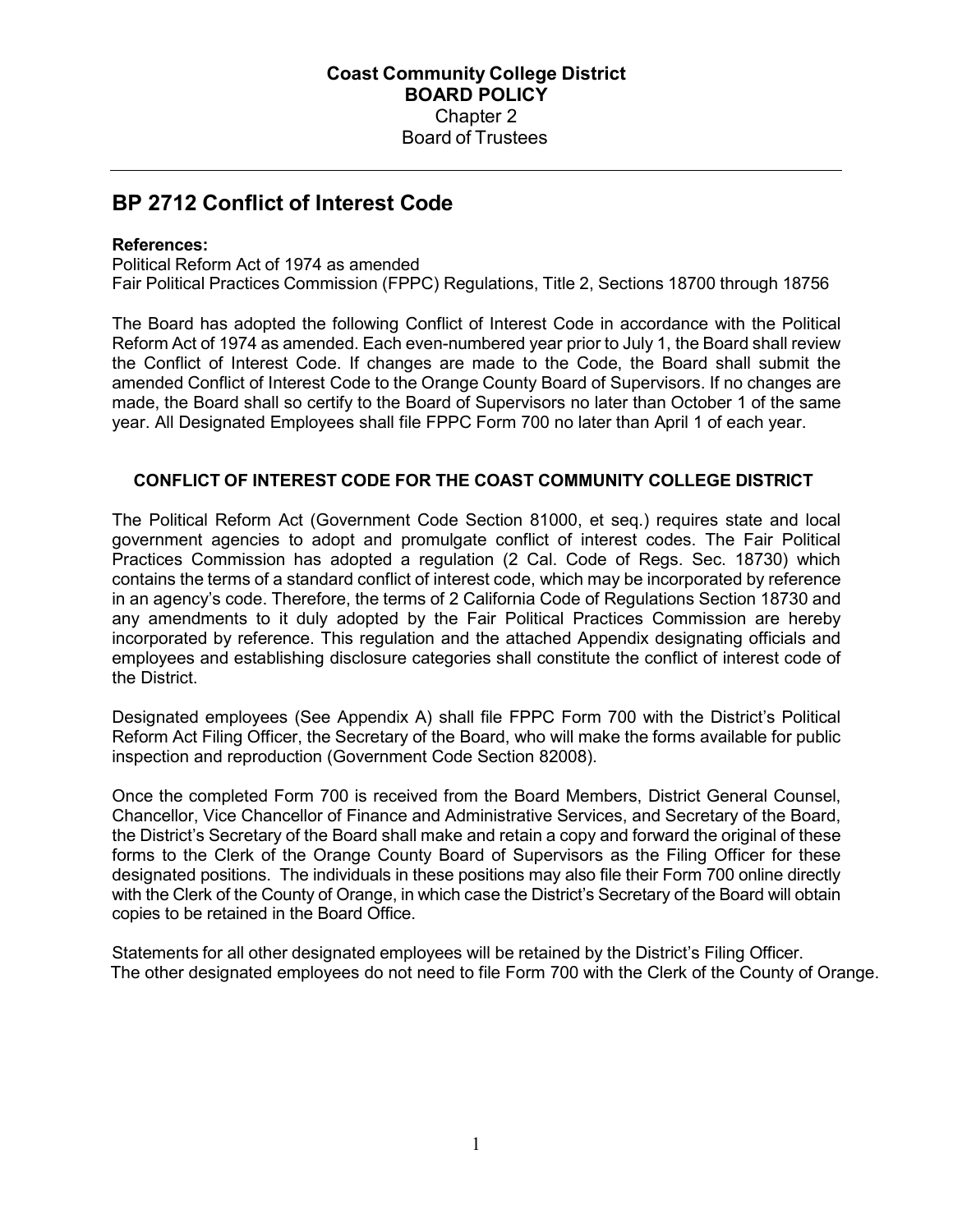# **APPENDIX A**

### **COAST COMMUNITY COLLEGE DISTRICT LIST OF DESIGNATED POSITIONS CONFLICT OF INTEREST CODE**

| <b>Designated Position</b>                                                         | <b>Disclosure</b>            |  |
|------------------------------------------------------------------------------------|------------------------------|--|
|                                                                                    | Category                     |  |
| <b>Executive Director, Human Resources (District)</b>                              |                              |  |
| <b>Executive Director, Fiscal Services (District)</b>                              |                              |  |
| <b>Chief Information Technology Officer (District)</b>                             |                              |  |
| <b>Board Member (District)</b>                                                     |                              |  |
| <b>Chancellor (District)</b>                                                       |                              |  |
| <b>District Budget &amp; Grants Manager</b>                                        |                              |  |
| <b>Controller (District)</b>                                                       |                              |  |
| <b>Senior Director, Facilities Planning (District)</b>                             |                              |  |
| <b>Senior Director, Facilities Planning</b>                                        |                              |  |
| Director, Financial Aid (CCC, GWC, OCC)                                            |                              |  |
| Director, Business Services (GWC, OCC, CCC)                                        |                              |  |
| <b>Director, Internal Audit Services (District)</b>                                |                              |  |
| <b>Manager, Purchasing Services (District)</b>                                     |                              |  |
| <b>Director, College Foundation (CCC, GWC)</b>                                     | <b>OC-01</b>                 |  |
| <b>General Counsel (District)</b>                                                  | <b>OC-01</b>                 |  |
| <b>General Manager/Instructional Food Services (OCC)</b>                           |                              |  |
| President (CCC, GWC, OCC)                                                          |                              |  |
| <b>Director, Risk Services (District)</b>                                          |                              |  |
| <b>Manager, Board Support Services/Board Secretary (District)</b>                  |                              |  |
| <b>Director Chancellor's Office Operations and Government Relations (District)</b> | <b>OC-01</b>                 |  |
| <b>Student Trustee (District)</b>                                                  | <b>OC-01</b>                 |  |
| Vice Chancellor, Educational Services and Technology (District)                    | <b>OC-01</b>                 |  |
| Vice Chancellor, Finance and Administrative Services (District)                    |                              |  |
| <b>Vice Chancellor, Human Resources (District)</b>                                 |                              |  |
| Vice President, Student Services (CCC, GWC, OCC)                                   | <b>OC-01</b>                 |  |
| Vice President, Administrative Services (CCC, OCC, GWC)                            |                              |  |
| Vice President, Instruction (CCC, GWC, OCC)                                        | <b>OC-01</b><br><b>OC-02</b> |  |
| <b>Athletic Coach (GWC, OCC)</b>                                                   |                              |  |
| <b>Athletic Director (OCC, GWC)</b>                                                | <b>OC-02</b>                 |  |
| <b>Instructional Food Services Manager (OCC)</b>                                   | <b>OC-02</b>                 |  |
| Dean, Learning Resource Ctr, Health Education and Kinesiology (GWC)                | <b>OC-02</b>                 |  |
| Dean of Kinesiology and Athletics (OCC)                                            | $OC-02$                      |  |
| <b>Executive Director, College Advancement (OCC)</b>                               | <b>OC-02</b>                 |  |
| <b>Director, Community Education Services (GWC)</b>                                | <b>OC-02</b>                 |  |
| <b>Director, College and Community Services (OCC)</b>                              | $OC-02$                      |  |
| Director, Maintenance and Operations (CCC, GWC, OCC)                               |                              |  |
| <b>District Director, Grants &amp; Educational Services (District)</b>             |                              |  |
| <b>Buyer (District)</b>                                                            |                              |  |
| <b>Senior Director, Innovation &amp; Sustainment (District)</b>                    | <b>OC-08</b>                 |  |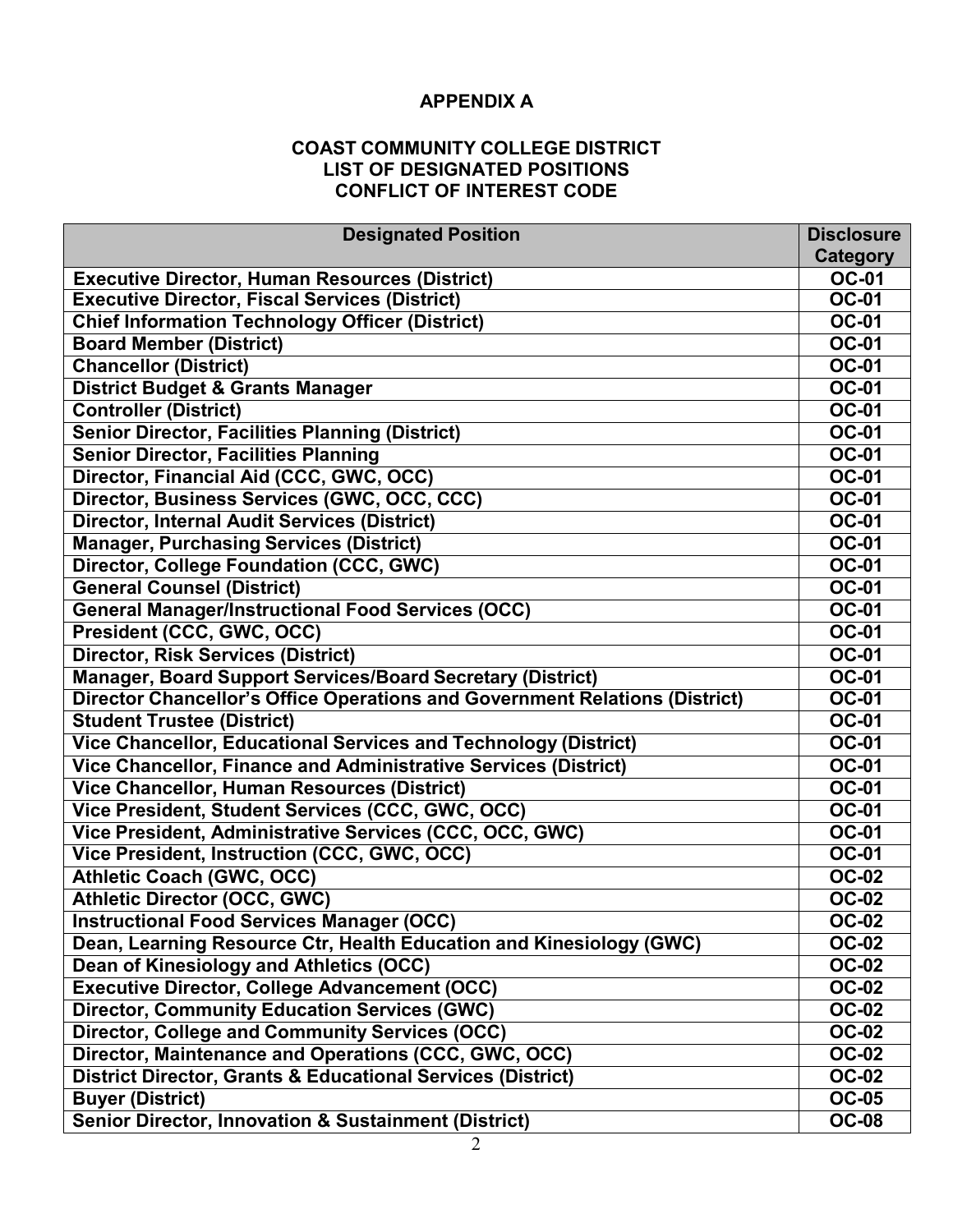| <b>Senior Director, Chief Cyber Security Officer (District)</b>                            | <b>OC-08</b> |
|--------------------------------------------------------------------------------------------|--------------|
| <b>Deputy Chief IT Officer (District)</b>                                                  | <b>OC-08</b> |
| <b>Interim District IT &amp; Academic Support (District)</b>                               | <b>OC-08</b> |
| <b>District Director, Public Affairs and Marketing (District)</b>                          | <b>OC-13</b> |
| Dean, Institutional Research, Planning and Effectiveness (OCC, GWC, CCC)                   | <b>OC-13</b> |
| District Director, Institutional Research, Planning and Institutional Effectiveness        |              |
| (District)                                                                                 |              |
| <b>Consultant - who participates in making a governmental decision or who performs the</b> | <b>OC-30</b> |
| same or substantially the same duties that would otherwise be performed by an              |              |
| individual holding a position as specified above                                           |              |